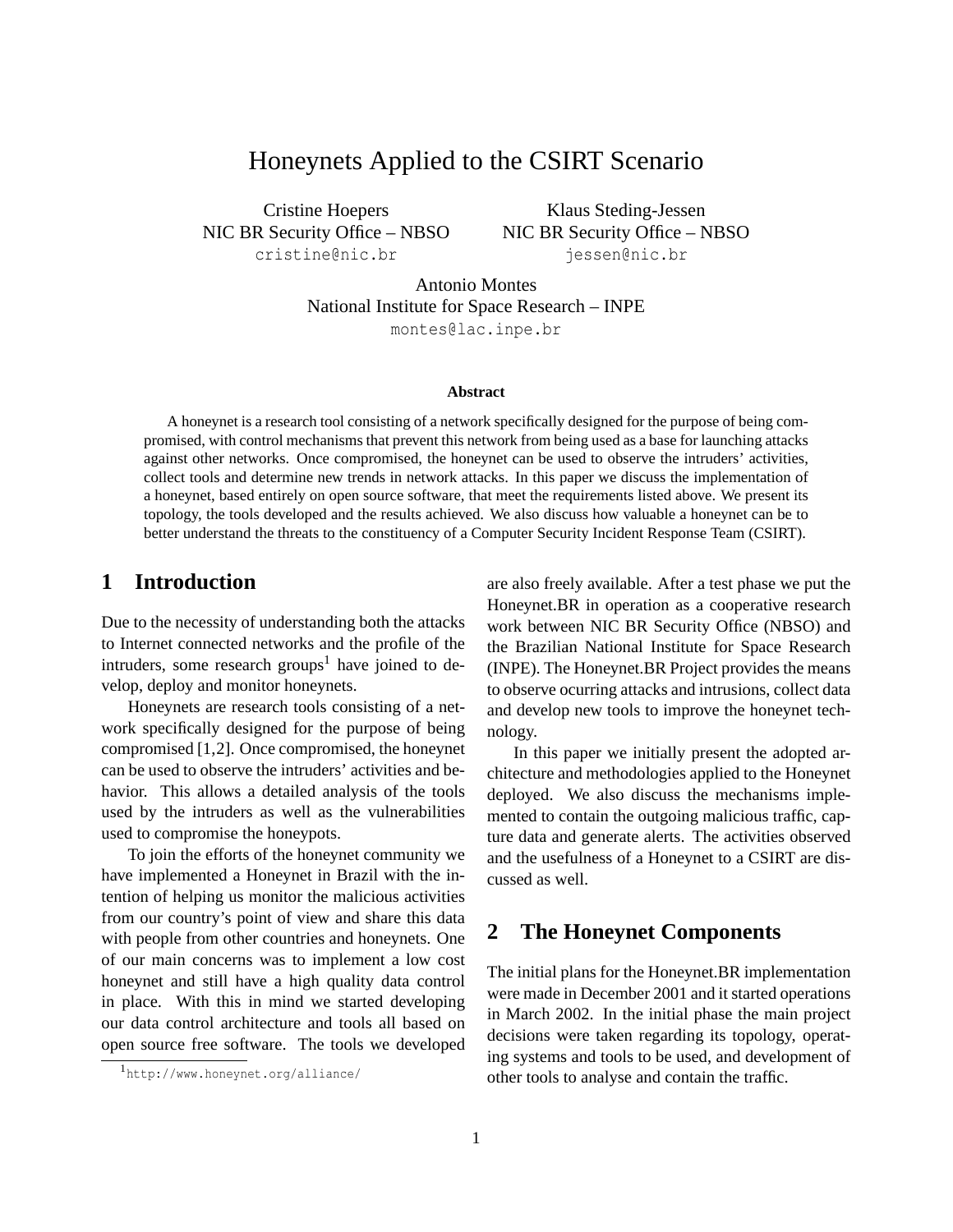The Honeynet.BR topology, shown in Fig. [1](#page-1-0), is divided into two distinct parts: the Administrative Network and the Honeynet itself.

The Administrative Network has the main function of containing the outgoing malicious traffic and monitoring all the incoming and outgoing traffic. This network is completely transparent to both the Honeynet and the Internet, and it is comprised of:

- A Firewall that allows all incoming traffic to the Honeynet and blocks malicious outgoing traffic. This control is exerted in the layer 2 level with the Firewall operating as a bridge. The Firewall functionalities will be discussed in depth in section [2.2;](#page-2-0)
- A Hogwash machine configured to block the outgoing traffic that has well-known malicious content. This machine also operates as a bridge. More details in section [2.2.4;](#page-3-0)
- An IDS that captures and analyses all traffic related to the Honeynet, and sends alerts in case of a compromise. It also generates daily summaries about all the activities. Details about its implementation are available in sections [2.3](#page-3-1) and [2.4;](#page-4-0)
- A file server (named Forensics) dedicated to the storage of artifacts and disk images of the Honeynet hosts. Details are further discussed in section [2.1.1.](#page-1-1)

The main mechanisms used to contain traffic and generate alerts were developed by the Honeynet.BR Team using OpenBSD as the operating system platform.

### **2.1 Honeypots**

The Honeynet itself is composed of several hosts (the honeypots) running different operating systems and services. One of this hosts is the nameserver of the Honeynet and the central logserver. The honeypots installation details are discussed in the next section.

#### <span id="page-1-1"></span>**2.1.1 Procedures Applied to Honeypots**

During the honeypots deployment process a set of procedures is followed to maintain a record of the system



<span id="page-1-0"></span>Figure 1: Honeynet.BR Topology

and services installed in each honeypot, as well as to prevent data related to previous intrusions to remain in the disk.

The basic steps taken during the honeypots deployment process are:

- 1. The previous disk data is erased by writing zeroes over the entire disk. This procedure also has the advantage of providing a better compression rate of the disk image [\[3\]](#page-8-2);
- 2. The honeypot operating system is installed and its services configured;
- 3. A compressed disk image of the newly installed honeypot is stored in the Forensics machine;
- 4. This entire process is recorded in a logbook;
- 5. The honeypot is connected into the Honeynet.

The honeypot is closely monitored after its deployment. Once compromised, all the malicious activities related to the honeypot and the artifacts col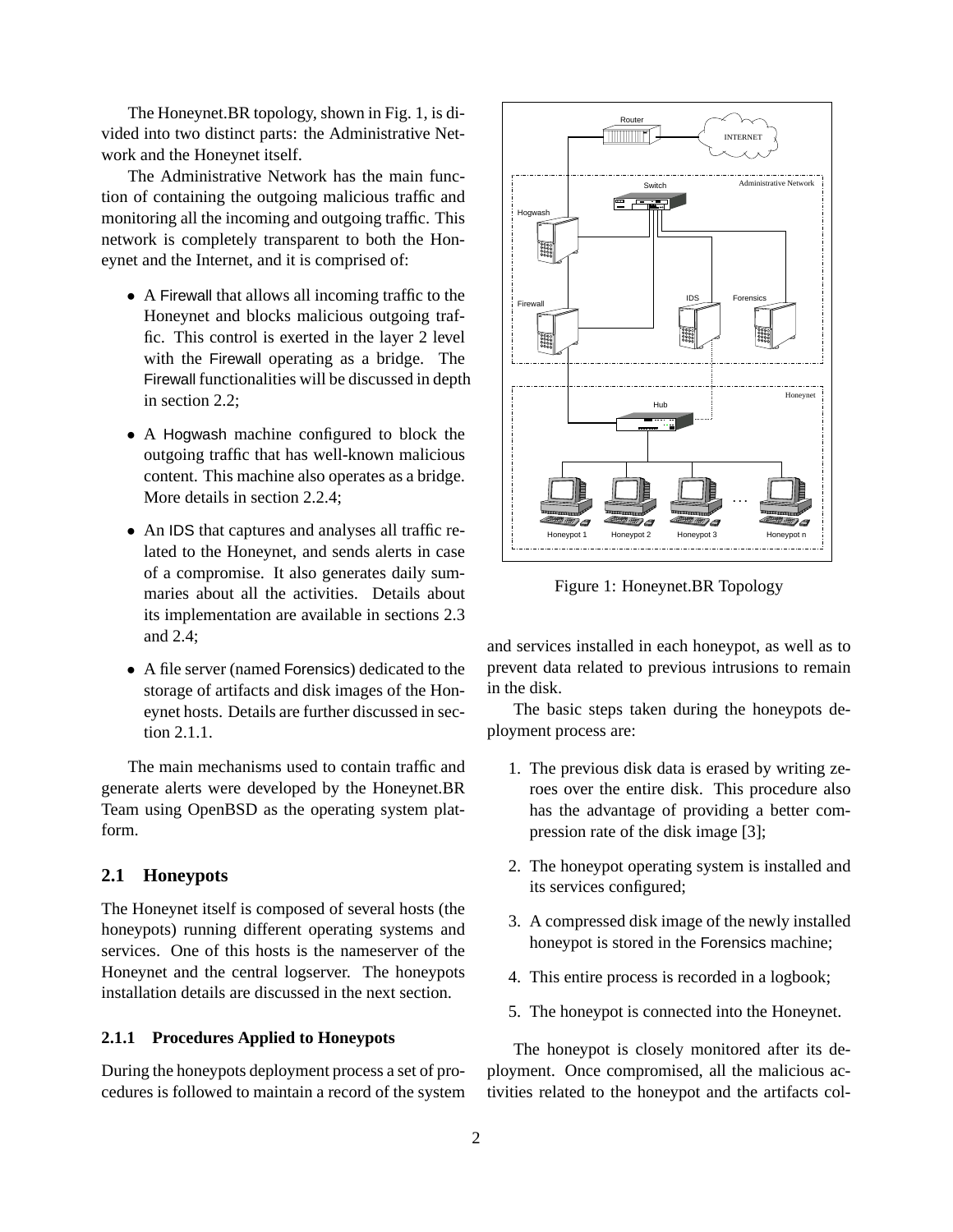lected are recorded and analyzed. In general the monitoring process of the honeypot consists of:

- 1. Recording in another logbook all activities observed while the intrusions last;
- 2. Storing all tools used by the intruders in the Forensics machine;
- 3. Disconnecting, when appropriate, the honeypot from the Honeynet, making an image from the compromised disk and storing it in the Forensics machine;
- 4. Restarting the deployment process.

### <span id="page-2-0"></span>**2.2 Data Control**

One of the most important requirements of a Honeynet is to contain the malicious outgoing traffic. This guarantees we can observe the intrusion and not let the intruder use the Honeynet as a base to launch new attacks.

In the following sections we describe the methods developed to contain outgoing traffic in the Honeynet.BR.

#### **2.2.1 Firewall Rules**

The Firewall is configured as a bridge, this means it does not have an IP address and does not decrement the TTL (*Time to Live*) of the IP packets that pass through it, reducing the chances of the Firewall being noticed.

The rules are implemented using the OpenBSD Stateful Packet Filter [[4](#page-8-3)] (pf). They allow any incoming traffic and drop all the potentially malicious outgoing traffic. Some examples of the potentially malicious traffic it drops are:

- spoofed IPs;
- some ICMP packets;
- UDP packets depending on its source and destination;
- TCP traffic directed to well-known vulnerable services or with unusual characteristics.<sup>[2](#page-2-1)</sup>

#### **2.2.2 Outgoing Traffic Normalization**

There are some attacks that overlap IP fragments to confuse intrusion detection systems and firewalls, as well as some scanning tools that use invalid TCP flag combinations to achieve the same goal. These invalid flags are also used for remote TCP/IP fingerprinting.

To contain this kind of malicious packets the pf normalization mechanism is used to reassemble and discard invalid packets.

In addition to the usual normalization made by  $pf$ , we have also modified the pf source code to discard packets with both SYN and FIN flags on, feature that is frequently used by scanning tools.

#### **2.2.3 sessionlimit Implementation**

The OpenBSD pf is a stateful packet filter and is configured to create sessions for the outgoing packets that are not dropped by the rules mentioned before. By inspecting the pf state table it is possible to obtain some information about each created session, for example:

- direction (in or out);
- protocol;
- source and destination IPs and ports;
- total number of bytes and packets;
- creation and expiration time;
- status (SYN SENT, ESTABLISHED, etc);

Based on these characteristics we have built an open source tool called sessionlimit. This tool continuously monitors the state table entries and interacts with  $pf$  inserting and removing rules as necessary.

Sessionlimit can block the traffic related to a specific host based on one of the following criteria:

- 1. when the number of states related to a source IP is increasing too fast;
- 2. when the source IP has reached a predefined limit of outgoing connections (the default is 20 connections).
- 3. when the number of bytes associated with an ICMP state has reached a predefined limit.

<span id="page-2-1"></span><sup>&</sup>lt;sup>2</sup>For example when the source port is the same as the destination.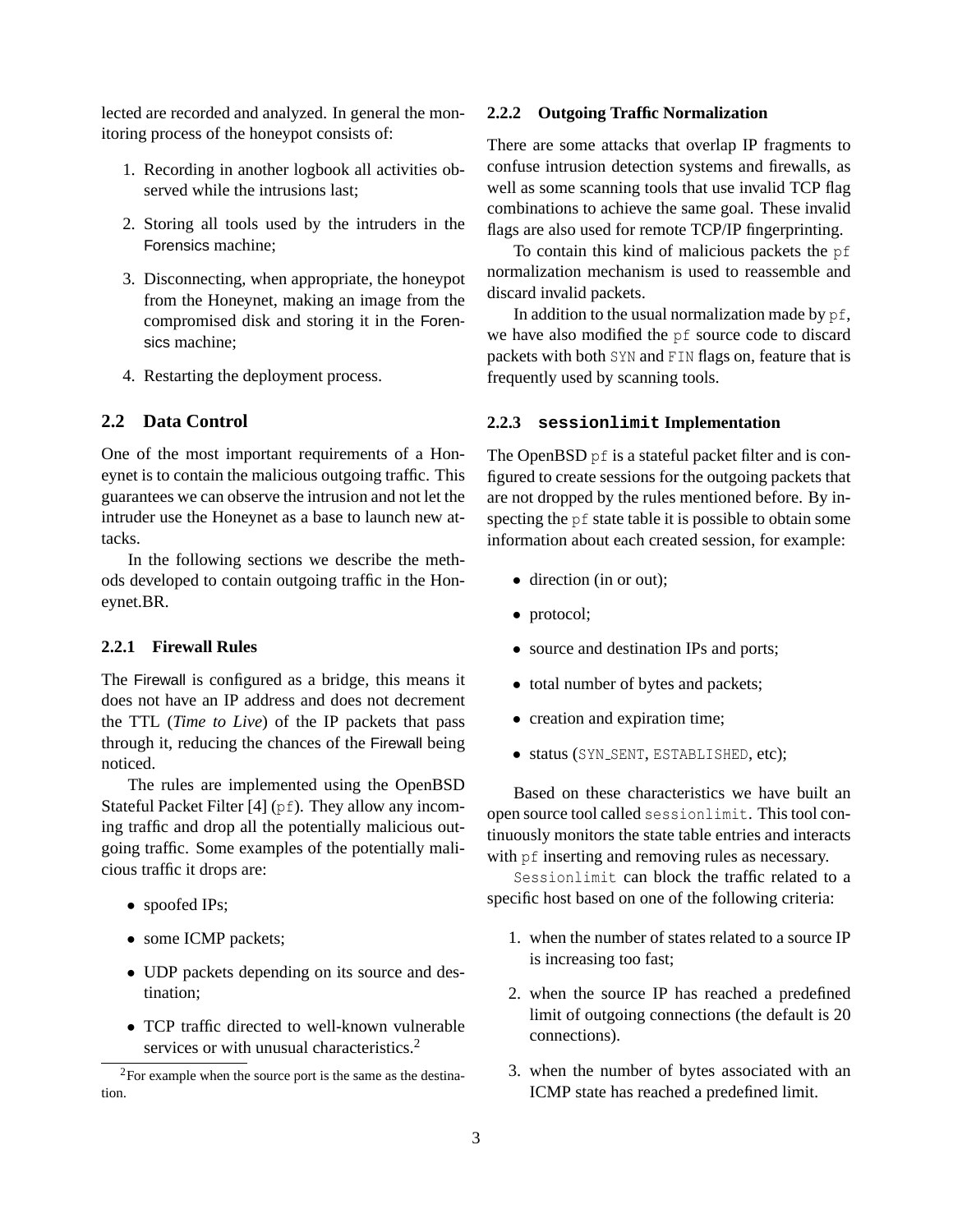If any of these conditions is satisfied a rule blocking all outgoing traffic from this host is inserted in the current pf rules, and all outgoing sessions for this IP are removed.

It is important to note that the blocking rule inserted by sessionlimit affects the outgoing traffic only. All incoming sessions already established to this host are not affected. This typically includes the intruder's interactive session.

Sessionlimit removes a blocking rule from the list of active rules in the Firewall after a predefined timeout.

All actions taken by sessionlimit are logged via syslog, as shown in Fig. [2.](#page-3-2)

```
Jul 15 04:42:49 fw sessionlimit[29832]: starting
[...]
Jul 23 19:58:29 fw sessionlimit[29832]: \
   ICMP: blocking xxx.xxx.xxx.xxx (65016 bytes)
Jul 23 19:58:29 fw sessionlimit[29832]: \
   11 state(s) killed from xxx.xxx.xxx.xxx
Jul 23 20:28:29 fw sessionlimit[29832]: \
   expiring xxx.xxx.xxx.xxx after 1800 seconds
[...]
Oct 2 13:04:27 fw sessionlimit[29832]: \
    blocking xxx.xxx.xxx.xxx (20 states)
Oct 2 13:04:27 fw sessionlimit[29832]: \
    20 state(s) killed from xxx.xxx.xxx.xxx
Oct 2 13:34:27 fw sessionlimit[29832]: \
    expiring xxx.xxx.xxx.xxx after 1800 seconds
```
<span id="page-3-2"></span>Figure 2: sessionlimit log excerpts. Some lines are broken to facilitate reading. The real IPs were removed.

### <span id="page-3-0"></span>**2.2.4 Outgoing Content Filters**

Besides the methods described above, that are implemented by the Firewall, malicious outgoing packets can be dropped by the Hogwash machine based on its contents.

We use the open source tool hogwash<sup>[3](#page-3-3)</sup> to do this analysis. The packets are dropped by this tool whenever the contents match a well-known attack signature.

Hogwash **uses the same rules as the <code>snort[4](#page-3-4) In-</code>** trusion Detection tool. In our Honeynet hogwash is executed in a machine assigned for this purpose, as shown in Fig. [1.](#page-1-0)

One of the advantages of using hogwash is the facility to update its signatures. They can be obtained from the security community or can be created based on attacks previously observed in the Honeynet.

#### **2.2.5 Bandwidth Limitation**

As an additional measure to contain malicious traffic we have decided to restrict the available outgoing bandwidth by using ALTQ (*Alternate Queueing*) [5](#page-3-5) .

The goal is to limit the intensity of a Denial of Service attack originated in the Honeynet, in case the other data control mechanisms fail.

## <span id="page-3-1"></span>**2.3 Data Capture**

All incoming and outgoing traffic, as well as the traffic inside the Honeynet, is captured and stored. The data is captured in two places:

1. Firewall

The Firewall stores all incoming and outgoing traffic in tcpdump binary format<sup>[6](#page-3-6)</sup>. This is done through the pf logging mechanism. The use of this standard format facilitates the data manipulation, sice it allows the use of well-known tools like tcpdump, ethereal, ngrep, etc.

2. IDS

The IDS has a network interface, with no IP address assigned to it, which captures all data circulating between the honeypots and the incoming and outgoing data.

The data capture is made by a script that uses tcpdump to read the data and store it in files named by year, date and time of the beginning of the capture.

<span id="page-3-3"></span><sup>3</sup><http://hogwash.sourceforge.net/>

<sup>4</sup><http://www.snort.org/>

<span id="page-3-5"></span><span id="page-3-4"></span><sup>5</sup><www.csl.sony.co.jp/person/kjc/software.html>

<span id="page-3-6"></span><sup>&</sup>lt;sup>6</sup>With the exception of the spoofed traffic, typically used in Denial of Service attacks, because of the huge volume of logs it generates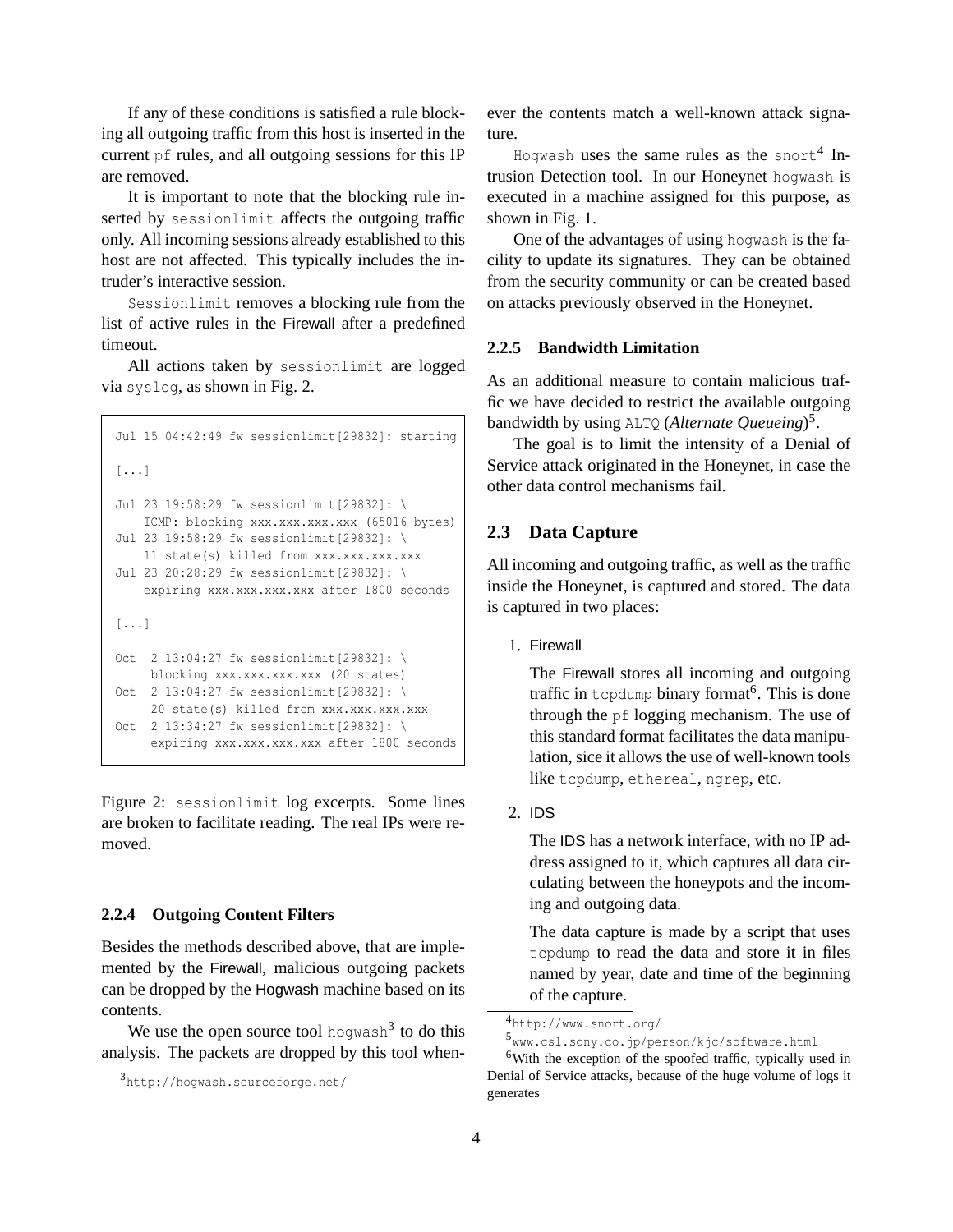The data captured by the IDS is used by the alerting mechanisms and also used to generate the daily summaries. This is described in detail in section [2.4.](#page-4-0)

### **2.3.1 Data Rotation and Compression**

All the data captured by the Firewall and by the IDS are rotated and compressed every 24 hours. The name of the generated files follows our convention, which is year, month and day of the generation. After a period of 30 days each file is moved to an off-line storage media.

## <span id="page-4-0"></span>**2.4 Alerts and Summaries**

#### **2.4.1 Alerts**

The generation of alerts follows the principle that any traffic observed in the Honeynet is malicious. Outgoing traffic from the Honeynet is a clear indication of a compromise.

The alerts can be generated as follows:

1. Outgoing traffic

A script using tcpdump, running in the IDS machine, filters the captured data. Any outgoing packet originating from the Honeynet, that is not in response to an incoming packet, generates an alert. All alerts are grouped and sent by email periodically.

2. Shell commands

The Honeynet Unix machines have a modified shell that sends the commands history to the log server via the syslog service. A script running in the IDS machine monitors the traffic and produces an alert if the logs generated by the shell are detected.

An example of an alert generated by a shell command is shown in Fig. [3.](#page-4-1)

One single alert can contain any of the types described above. A copy of all alerts is maintained in the IDS machine for future reference.

The generation of alerts can be easily configured to have different levels of sensibility. This is important to reduce the number of false positives.

```
2002/09/22 02:41:01 host:514 -> loghost:514
HISTORY: UID=48 rm -rf /tmp/.unlock.uu
/tmp/.unlock.c /tmp/.update.c /tmp/httpd
/tmp/update /tmp/.unlock;
2002/09/22 02:41:01 host:514 -> loghost:514
```
HISTORY: UID=48 cat > /tmp/.unlock.uu << \_\_eof\_\_;

```
2002/09/22 02:41:10 host:514 -> loghost:514
HISTORY: UID=48 uudecode -o /tmp/.unlock
/tmp/.unlock.uu; tar xzf /tmp/.unlock -C /tmp/;
gcc -o /tmp/httpd /tmp/unlock.c -lcrypto; gcc -o
/tmp/update /tmp/.update.c;
```
<span id="page-4-1"></span>Figure 3: Example of an alert generated because of the capture of a shell activity by the IDS. Some lines were edited because of legibility. The real IPs were removed.

In addition to email, the alerts can be sent by pager or mobile phone.

#### **2.4.2 Summaries**

A summary is issued daily containing the activity observed in the Honeynet the day before. This summary is sent by email and also stored in the IDS machine. The input data for each summary is the IDS compressed data captured during the period of one day. The output contains:

- 1. Statistics
	- total number of packets captured;
	- number of packets by protocol and corresponding percentage;
	- hosts that originated most TCP, UDP and ICMP traffic;
	- TCP and UDP ports with more incoming traffic.
- 2. snort alerts

The snort program is used to read the captured data and to generate alerts, which are listed in the summary.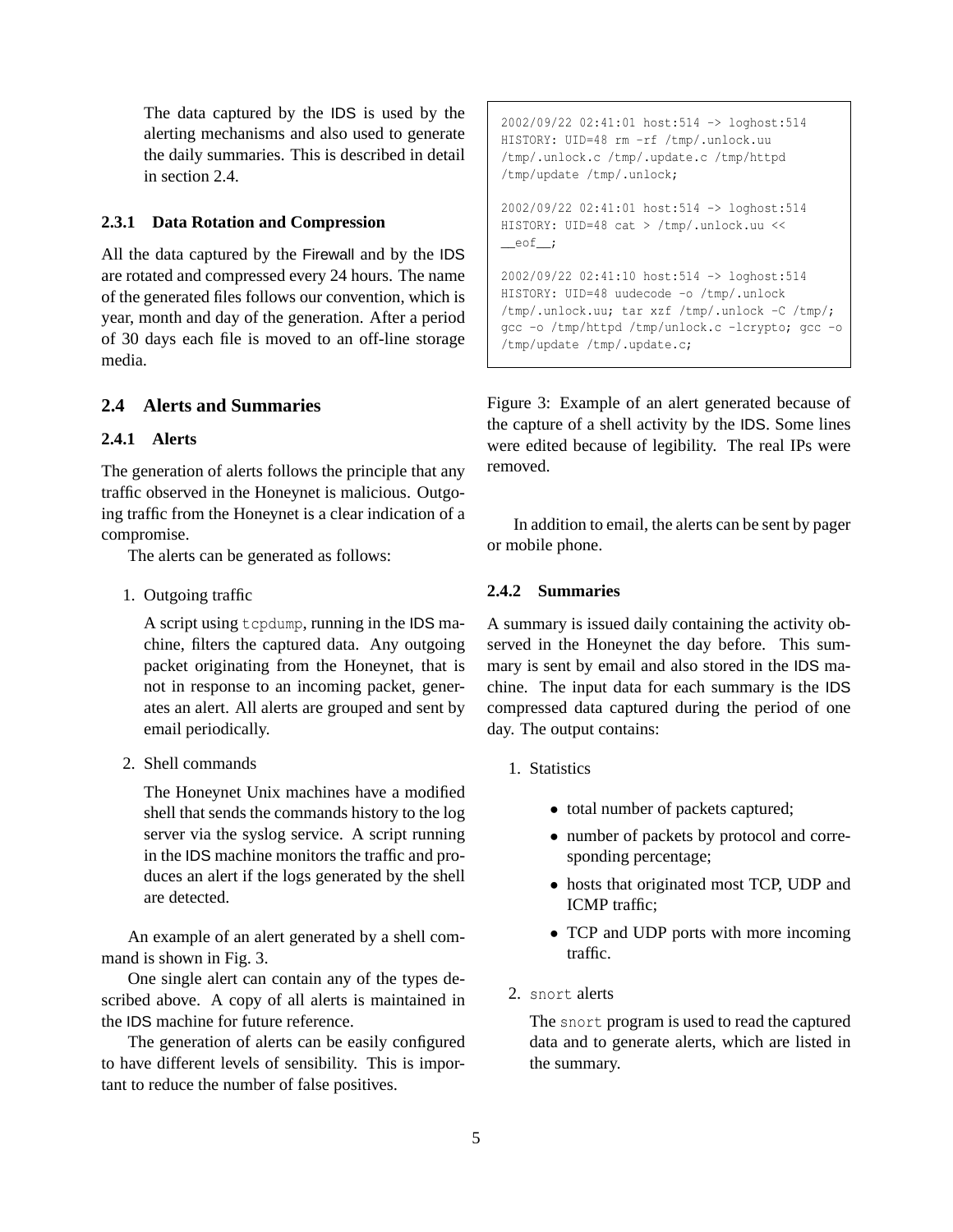3. Incoming traffic

We include a condensed tcpdump output of the incoming traffic only. This is particularly useful to verify if a certain behavior, like a scan, happened only against one host or in the whole honeynet.

## **3 Activities Observed**

During the observation period several malicious activities were detected. This allowed us to collect tools and monitor both the vulnerabilities explored and the exchange of information between the intruders. In this section we discuss the various types of attacks and trends we have observed so far.

## **3.1 Top Scanned Services**

The scans in their majority were targeted at the http (80/TCP) and ftp (21/TCP) services. These were, by far, the most scanned services in the Honeynet. The other scans were directed mostly to the following ports: 22/TCP, 23/TCP, 111/TCP, 515/TCP and 6112/TCP.



<span id="page-5-0"></span>Figure 4: Scanned ports – cumulative

In Fig. [4](#page-5-0) we see the cumulative number of scans, with the exception of port 80/TCP, directed to these



<span id="page-5-2"></span>Figure 5: Scan for open proxies and relays – cumulative

ports. It is interesting to notice that the scans for ssh port show a marked growth in mid July, nearly a month after the release of the CERT<sup>®</sup> Advisory CA-2002-18[7](#page-5-1) .

We also detected that searches for open proxies and poorly configured email servers that permit email relay have been constant, as shown in Fig [5.](#page-5-2) Sometimes the activity is more intense than the search for vulnerable services.

### **3.2 DoS and DDoS Attacks**

We observed the intruders trying to use several different Denial of Service tools and techniques. This varied from the trivial "ping  $-f$ " command, to tools using UDP fragmented packets.

We have also seen coordinated distributed attacks launched via IRC. They have used the tool kaiten $^8,$  $^8,$  $^8,$ that is an IRC based DDoS client. This client connects to a specific server and receives commands via an IRC channel.

### **3.3 Worms**

We have detected a high number of attacks made by worms. This attacks, in general, were targeted against web servers.

<span id="page-5-3"></span><span id="page-5-1"></span><sup>7</sup><http://www.cert.org/advisories/CA-2002-18.html> <sup>8</sup><http://packetstormsecurity.nl/irc/kaiten.c>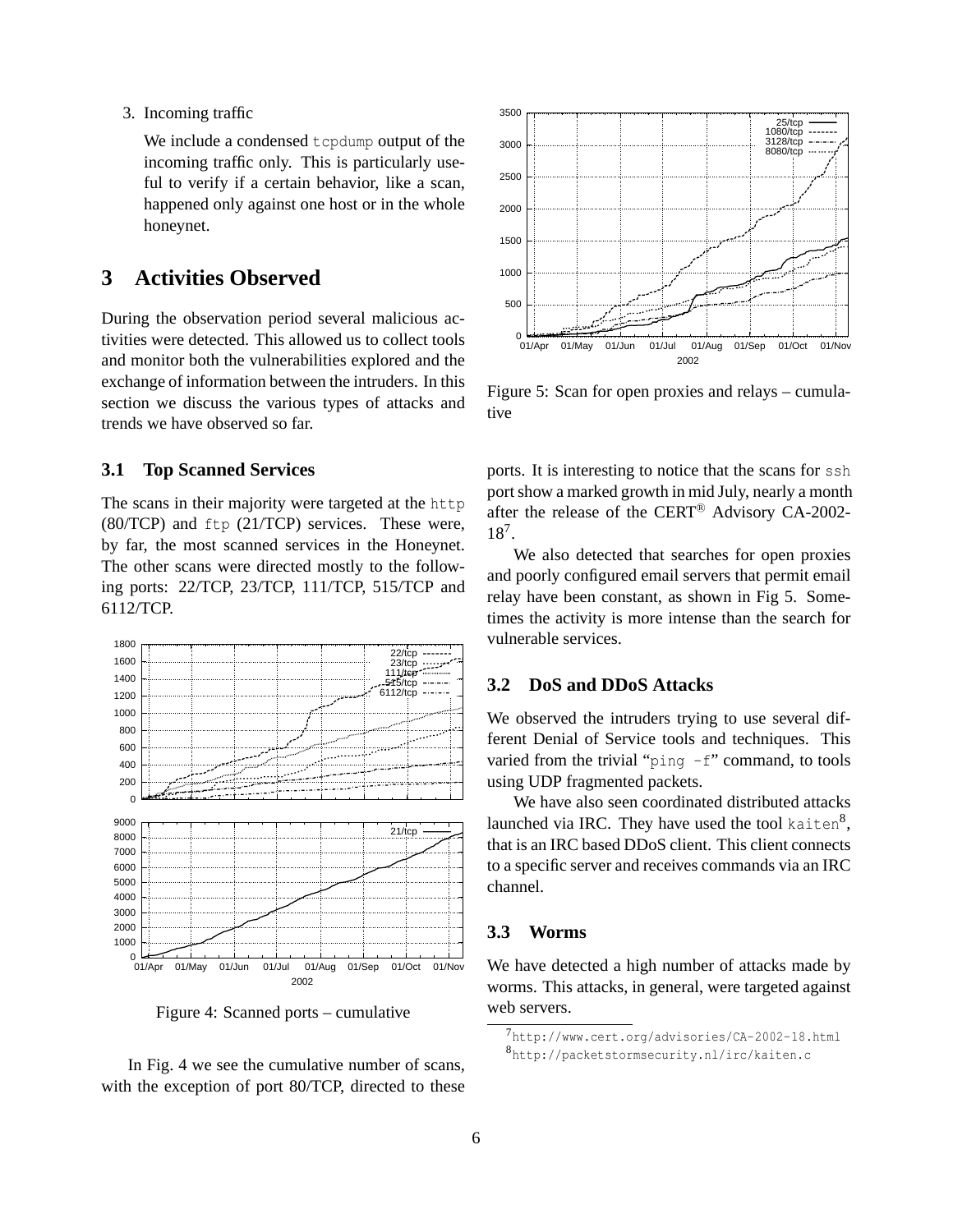In Fig. [6](#page-6-0) we can see incoming traffic to ports associated with worm activity. It is possible to observe that scans for port 80/TCP (Nimda, CodeRed, and others) have shown a constant rate since the beginning. The scans for port 1433/TCP (SQL Worm) started in May, around the same time CERT®/CC released its "Incident Note IN-2002-04"<sup>[9](#page-6-1)</sup>. And the scans for port 443/TCP (Slapper and variants) had a small increase in activity starting in the first half of September, when CERT<sup>®</sup>/CC released its "CERT<sup>®</sup> Advisory CA-2002- $27$  $<sup>10</sup>$  $<sup>10</sup>$  $<sup>10</sup>$ , but the major increase occurs after the release</sup> of the worm variants about September 20th.



<span id="page-6-0"></span>Figure 6: Worm related activity – cumulative

### **3.4 Intruders Profile**

The intruder's profiles were very similar. Almost all of them, after obtaining privileged access, installed scan tools, exploits, massrooters, rootkits and IRC related programs. In some cases Denial of Service tools were also installed, as discussed above.

All the backdoors installed in the Honeynet made use of some cryptographic mechanism, preventing the capture of the traffic related to these sessions. Because of this, the observation of the intruders' sessions remained restricted to the data obtained through the modified shell.

Most of the intruders have launched the exploits from machines located outside Brazil, even in the cases

<sup>9</sup>[http://www.cert.org/incident\\_notes/IN-2002-04.](http://www.cert.org/incident_notes/IN-2002-04.html) [html](http://www.cert.org/incident_notes/IN-2002-04.html)

<span id="page-6-2"></span><span id="page-6-1"></span><sup>10</sup><http://www.cert.org/advisories/CA-2002-27.html>

where we identified the intruders as Brazilians.

Observing the IRC traffic it was possible to identify that some intruders were Brazilians, although the great majority was formed by Romanians.

Regarding the motives, we have determined that their intention was mostly the use of the machines as IRC bouncers, lauch points to other attacks and stepping-stones. In one case we also identified that the intruders were involved in credit card fraud.

In Fig. [7](#page-6-3) we put together some statistics correlating countries to the sources of scans, exploits and backdoor access. The scans statistics were made considering only the ports associated with services that had received any exploit attempt.

To define to which country an IP belongs we considered to which country the IP block is assigned, not taking into account DNS lookups.



<span id="page-6-3"></span>Figure 7: Intruders origin – top 10 countries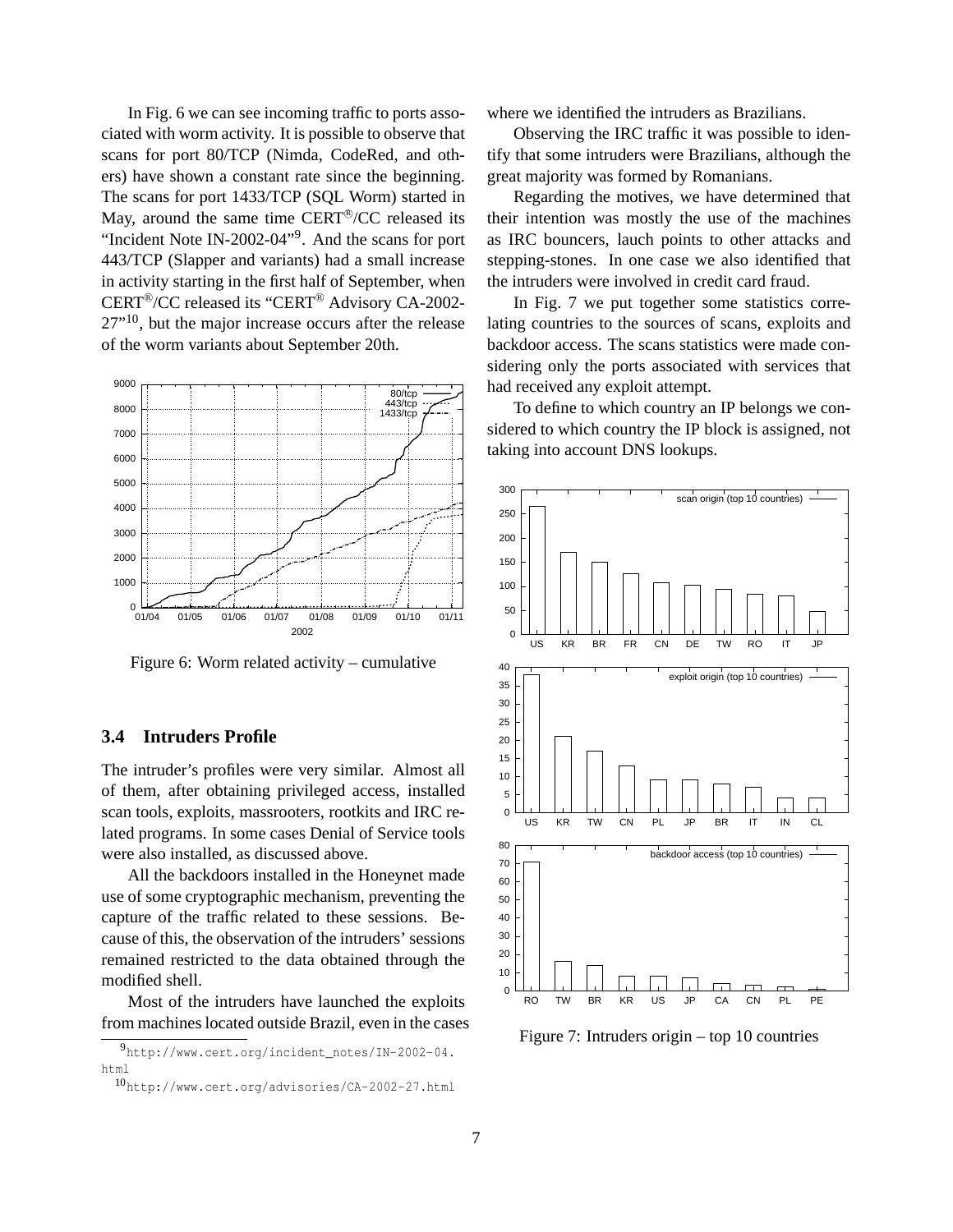## **3.5 Defacements**

The Honeynet has no Web server and was not our intention to attract defacers, but even so they came. They compromised a honeypot, which did not have Web services running, via an OpenSSH vulnerability. Once they gained privileged access they started the httpd daemon and made the "defacement" only to announce it to a mirror Web site.

## **4 Usefulness to CSIRTs**

During the observation period of the Honeynet it has proved itself a valuable tool to a CSIRT. Some of the advantages of having such technology in place are discussed next.

## **4.1 Detection of Attacks**

The NBSO constituency is the Brazilian Internet connected networks. At first we thought that having only one Honeynet, placed in a small part of the Brazilian address space, would show only limited data about what is really happening. But we were positively surprised when we realized that the data captured in the Honeynet reflected the activity we were seeing through incident reports coming from various parts of the country.

We have followed some attacks in the Honeynet that were very specific and with some caractheristics that made clear they were peculiar to the Brazilian address space. In some cases this data was correlated to incident reports in order to have a better understanding of the overall picture.

### **4.2 Source of Training Material**

Once the Honeynet is up and running, and the methodologies for deploying the honeypots and preserving evidences is in place, it becomes a great source of material to learn how to perform artifact analysis and forensics.

This is very interesting as a way to maintain the team in close contact with material coming from intrusions, and ready to act in case of a real compromise inside the constituency.

It is also a great tool to train new incident handlers to deal with log analysis and intrusions, and to get them experienced with the process of preserving evidence.

## **4.3 Helping the Community**

Now and then it is common to see a scan, or even a compromise, coming from an IP that looks like a compromised machine. Every time we identify any malicious traffic as coming from a compromised machine we send an email to its Whois contact advising about the problem.

This email is sent by NBSO exactly in the same way we send emails advising about activities observed in networks that do not want their names to be disclosed. It contains sanitized logs and some advice on how to check if the machine is compromised and how to recover from an intrusion.

It is very common to receive positive followups from these emails. In most cases the administrators were not aware of the intrusion and our email gave them the first warning to look at the network and find out about the problem.

Some new rootkits were collected and provided to the authors of the open source tool chkrootkit $^{11}$  $^{11}$  $^{11}$  to update the tool. In this way people that make use of the tool can benefit from our findings.

## **5 Future Work**

The use of encrypted sessions is largely disseminated through the blackhat community. This makes very important the development of new techniques to monitor their activities. We plan to work in the improvement of new tools to do keylogging at kernel level, or using system libraries.

We also plan to improve sessionlimit in order to achieve better performance in high bandwidth networks.

## **6 Conclusions**

Implementing a Honeynet is a challenge, but all the work of developing data control mechanisms and data analysis tools is rewarded by the valuable information it provides.

<span id="page-7-0"></span><sup>11</sup><http://www.chkrootkit.org/>